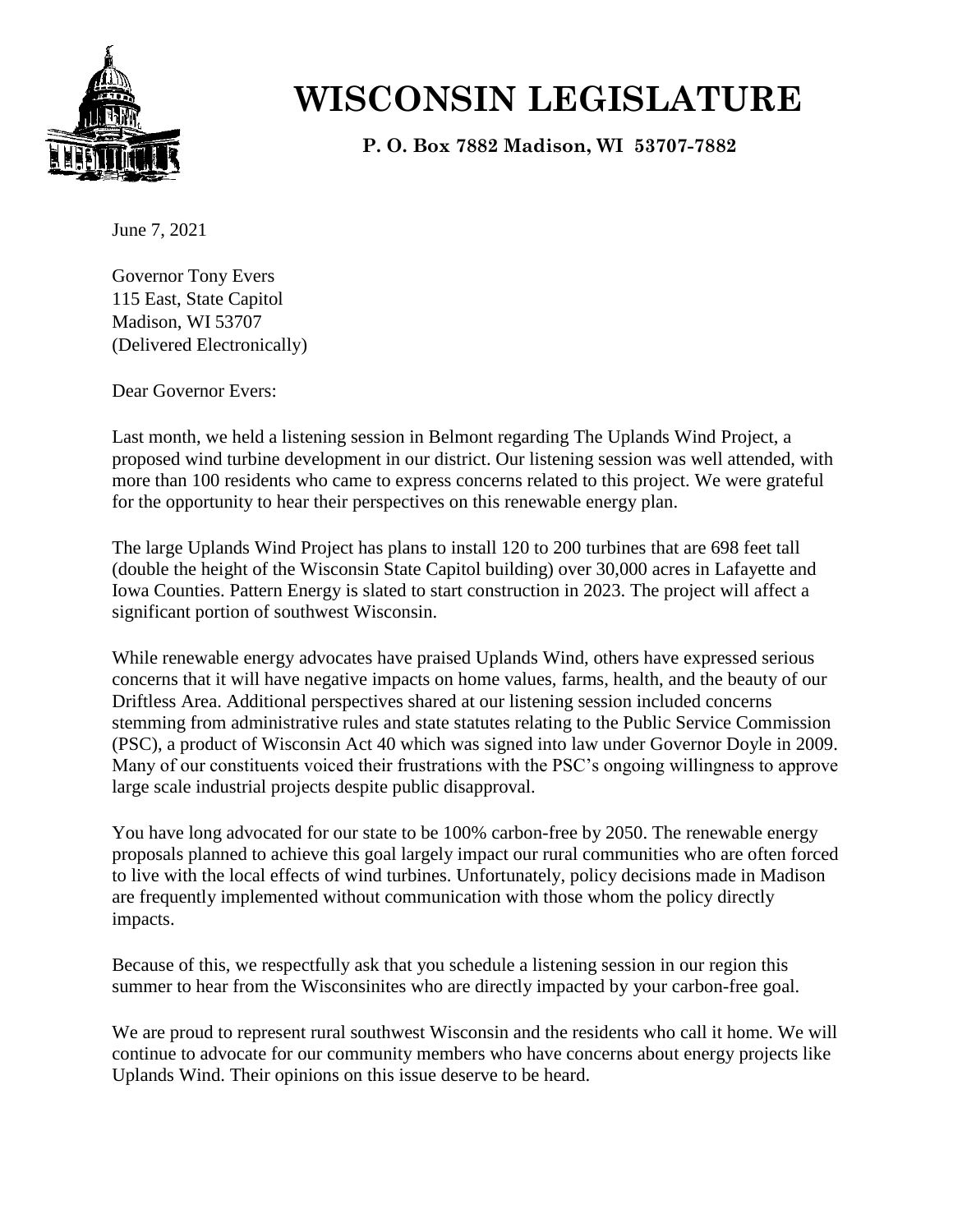Thank you for your consideration of our request. Please do not hesitate to contact us if we may provide additional information or help facilitate a listening session.

Sincerely,

Howard Marklin

ADNX

Howard Marklein Todd Novak Travis Travis Tranel State Senator State Representative State Representative State Representative 17<sup>th</sup> Senate District 19<sup>th</sup> Assembly District (608)-266-0703 (608)-266-7502 (608)-266-1170

51<sup>st</sup> Assembly District 49<sup>th</sup> Assembly District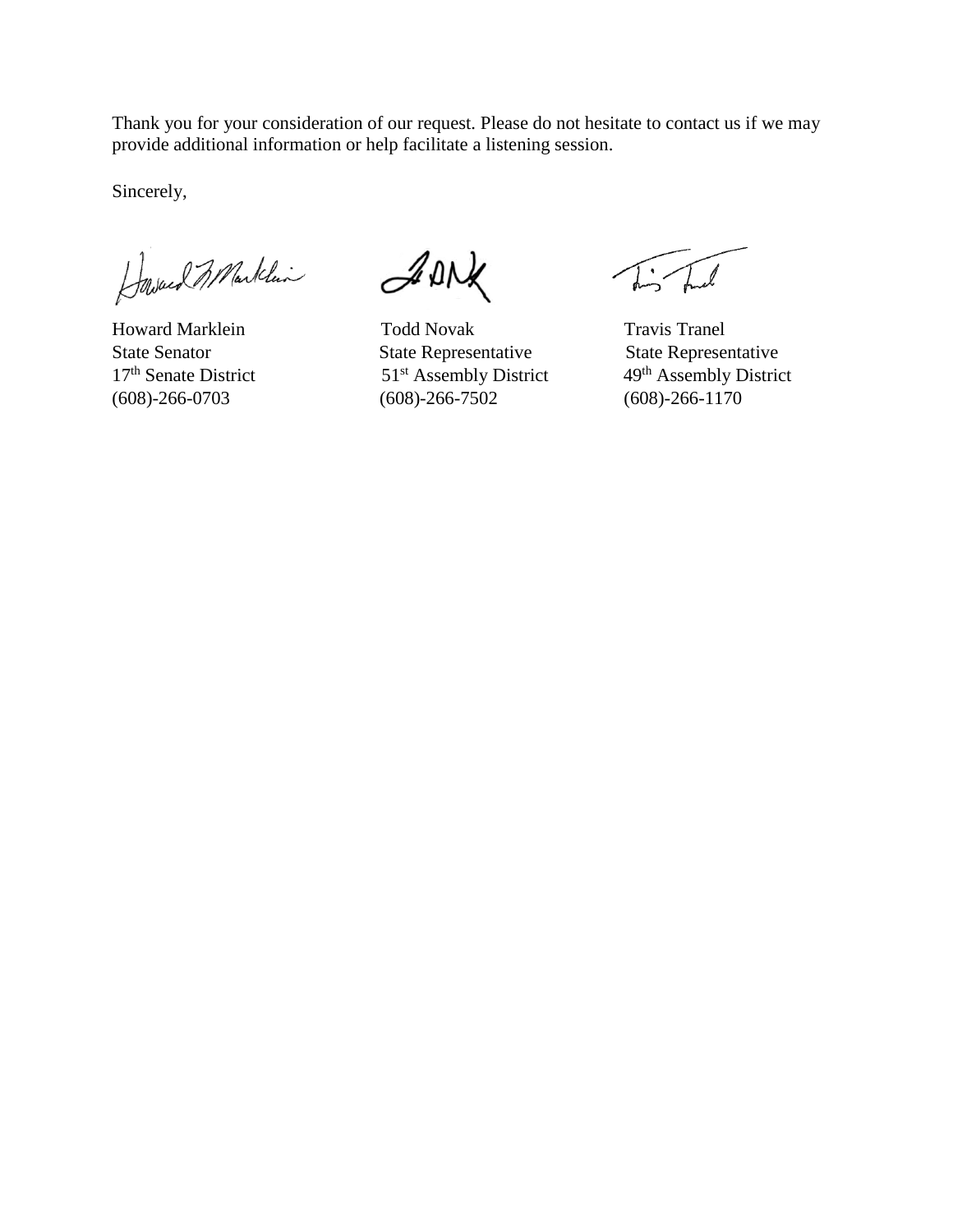## **Public Service Commission of Wisconsin**



**Rebecca Cameron Valcq, Chairperson 4822 Madison Yards Way Ellen Nowak, Commissioner Tyler Huebner, Commissioner Madison, WI 53707-7854**

June 21, 2021

Senator Howard Marklein Representative Travis Tranel Representative Todd Novak P.O. Box 7882 Madison, WI 535707-7882

Dear Senator Marklein and Representatives Novak and Tranel,

On June 7th, Governor Evers received your letter about the Uplands Wind Project in Southwestern Wisconsin. As Wisconsin's independent regulator of our state's investor-owned and municipal utilities, the Public Service Commission (Commission) has oversight and review of the siting and construction of large power plant and transmission line projects. The State Legislature and the Governor do not have statutory authority to approve or reject the permitting of large power plants. For this reason, the Governor asked that the Commission respond.

The Commission ensures safe, reliable, affordable, and environmentally responsible utility services and equitable access to telecommunications and broadband services. It works to ensure that, in the absence of competition, adequate and reasonably priced service is provided to utility customers. All of our state's large investor-owned utilities have goals that our electricity become carbon-free or neutral by 2050—a goal shared by our state. It is the Commission's role to make sure that this transition from fossil fuel sources of generation is done safely, service remains reliable, and rates are kept affordable.

Media accounts about the project that you referred to in your letter report that the rated capacity of the project is above the statutory 100 megawatt (MW) threshold and would place the review and permitting of this project at the Commission. A large wind project would likely require a Certificate of Public Convenience and Necessity (CPCN) from the Commission before construction can begin.

After an application for a CPCN is filed, the PSC notifies the public that the review process is beginning. A public notification letter is sent to all property owners on or near the potential sites, as well as to local government officials, local libraries, the media, and other agencies and interested persons. This notification briefly describes the project; includes a map; identifies the level of environmental review the project will require; lists places where copies of the application are available for review; and gives contact information for comments and questions.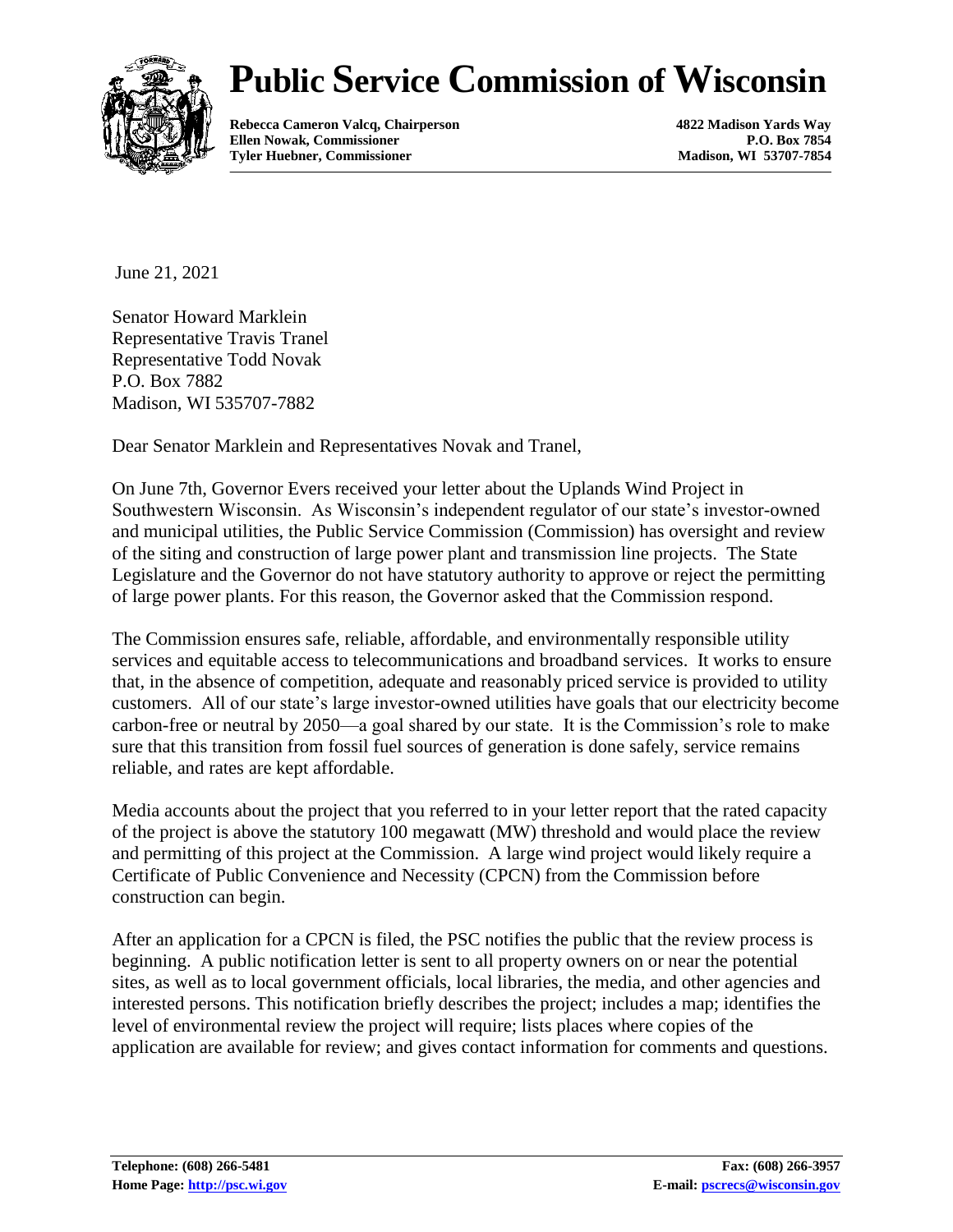## Page 2

When the Commission opens a proceeding on an application, it issues a notice and sends it to existing parties, media outlets, and local officials in the area of concern. If the proceeding involves a proposal to build utility facilities, like a large power plant, a notice is sent to any person who owns land in the potentially affected area. This notice includes instructions on how and when to file a request to intervene in the proceeding.

All proceedings provide the opportunity to participate either as a party, or as a member of the public. How a person participates in a proceeding depends on that person's interest in the issues and outcome of the case. Anyone may participate in a proceeding as a member of the public to express a personal opinion on the case.

Public participation is of vital importance to the Commission when reviewing a CPCN application. Public input is essential to reach the most fair and reasonable decision possible. There are many ways a member of the public can participate in a proceeding.

Once an application is complete, Commission staff will produce an Environmental Assessment (EA), to determine whether a more detailed Environmental Impact Statement (EIS) is required. The public will be asked to provide comments and suggestions on what the Commission staff should be aware of in the area when preparing the EA. Once the EA is complete, the members of the public are welcome to provide additional comment on the Preliminary Determination of whether an EIS is required, and/or the EA itself.

Later, a public comment period will be made available on the project as a whole, typically culminating with one or more public hearings. Written and verbal testimony from the public hearing and the public comments become part of the written record that the Commissioners must review, and on which they must base their final decision.

In the interest of transparency, all comments, application materials, correspondence, memoranda, legal briefs, and data requests and their responses are publicly available on the Commission's website through our electronic records filing system. Technical hearings for the parties as well as the public hearings and the meeting where the Commissioners make their decision, are all open to the public and noticed in accordance with state open meetings laws.

As you hear from your constituents on this matter, I encourage you to direct them to these many avenues in which their voices and opinions can be heard by the Commission, who are the decision makers on large energy and water construction projects. We appreciate and value your partnership in this regard. Likewise if you have concerns about a project that is before the Commission for review, please feel free to participate as well. The more thoughtful input we receive, the more robust the written record and the more informed the Commissioners' decisions.